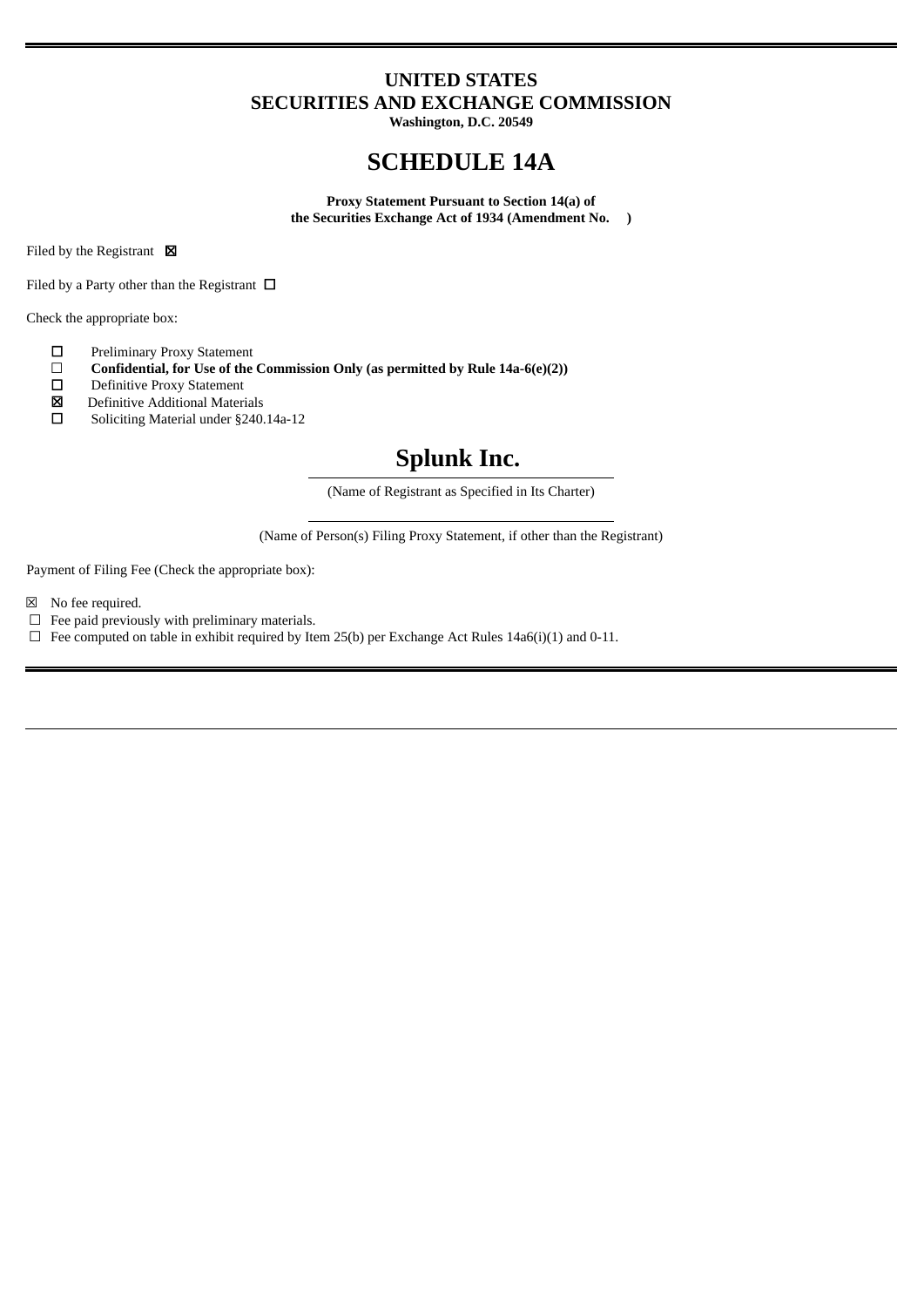#### **Subject: Vote SPLUNK! Your Vote is Your Voice**

#### Splunkers,

With our June 16 annual meeting of stockholders right around the corner, I wanted to reach out with a very important message to all employees, but particularly to those of you who held shares in our company as of April 20 (our annual meeting record date). *If you're a stockholder, it's particularly crucial that you vote this year and that you vote now.*

As stockholders, you have an important voice – and an important vote – as to how our company is run. And, as employees, we all have an interest in being informed about critical governance items that can impact the future of our company. This year, among other items, management is asking our stockholders to approve:

- The election of directors Mark Carges, Kenneth Hao and Elisa Steele to the Board;
- The ratification of the appointment of PWC as Splunk's independent auditor for FY23;
- The approval of the compensation of our named executive officers; and
- The approval of Splunk's 2022 equity incentive plan.

I'm writing today to call particular attention to the last proposal – Splunk's new equity incentive plan. Our new plan, which replaces the company's recently-expired IPO-era equity incentive plan from 2012, will give us the ability to continue to attract next generation Splunkers, as well as reward and retain our world-class employees, providing an important stake in the future success of the business we are building together.

We need your vote in support of our equity plan proposal. To be clear, because of Nasdaq listing rules, without stockholder approval of a new equity incentive plan, Splunk will not be able to grant equity awards to our existing employees. We would instead have to rely on other forms of compensation, like cash, that we see as less favorable for our employees, our investors and our business and financial results overall. That's why we're asking for your support and your vote. Voting is easy and instructions are below.

Splunk takes great pride in offering our employees the opportunity to earn and hold equity in our company, whether through our proposed equity plan or our existing employee stock purchase plan. We think companies operate best when their employees can participate directly in the financial success of the business. And we believe that by aligning employees' interests with the company's overall results, we can fuel even stronger performance.

I'm grateful for your support of our company and excited to keep building with you. Thank you for voting.

Gary

#### **HOW TO VOTE**

By now, you should have received in the mail or via email (from **E\*TRADE SECURITIES LLC or your personal broker**) your voting materials, including your proxy card or a notice that the proxy materials are available. You can call E\*TRADE Stock Plan Services at 1-800-838-0908 or 1-650-599- 0125 if you have not received or retained your voting materials.